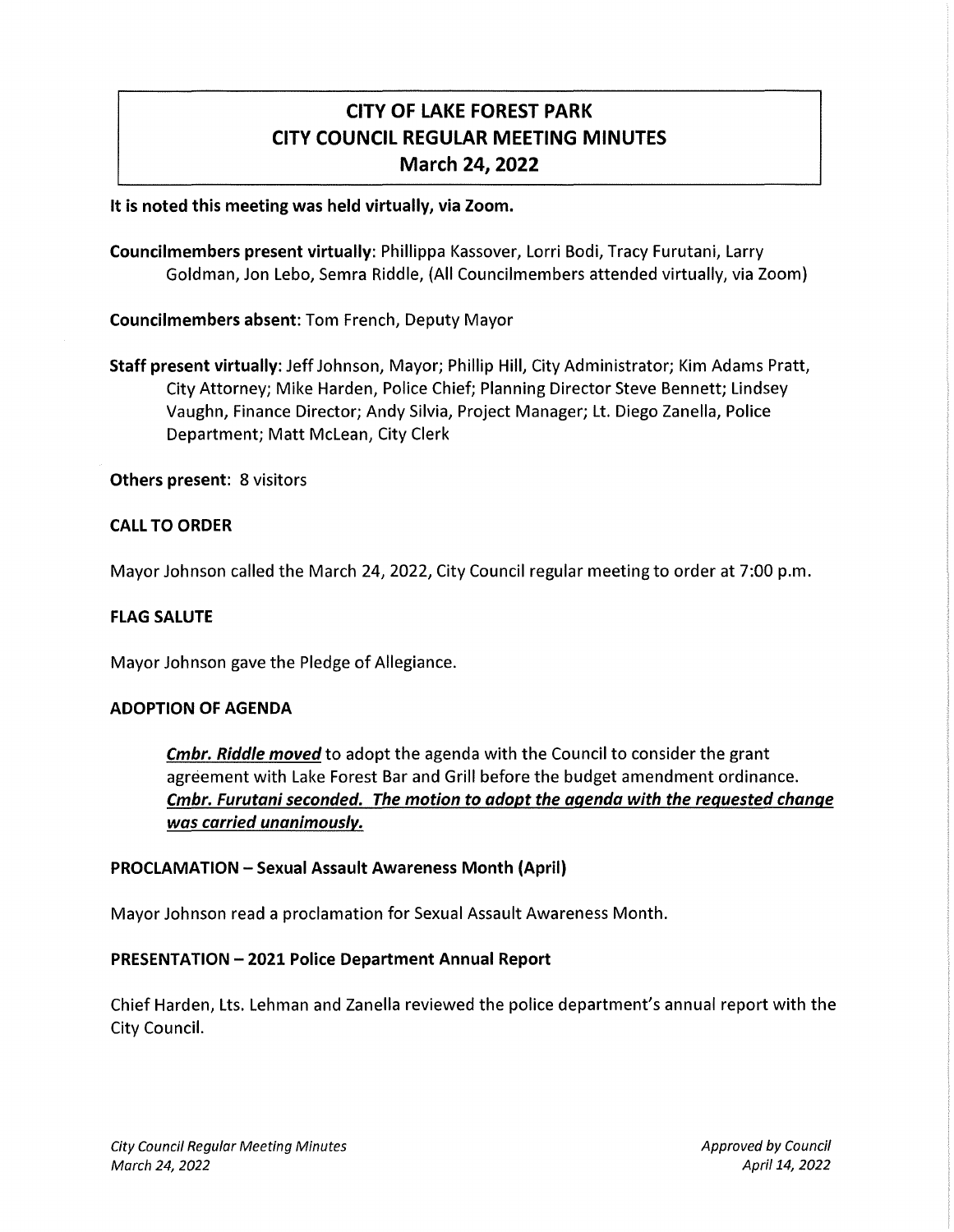### **CITIZEN COMMENTS**

Jolene Jang, citizen from Lake Forest Park, stated the Council should be aware of a property development near her home and how it would affect the salmon population.

### **For consideration and discussion on Resolution 1842/ Authorizing the Mayor to sign American Rescue Plan Act (ARPA) Grant Agreement between the City and Lake Forest Bar & Grill, LLC**

City Administrator Hill presented the item for introduction and discussion and responded to questions from the Council.

There was the consensus of the Council to bring the item back to the next regular meeting for further consideration and action.

Cmbr. Riddle stated since this was included in the budget amendment it should be considered prior to the approval of the budget amendment and asked the Council if they would consider waiving the three-touch rule. There was no response from the Council.

### **For consideration, discussion and/or action on Ordinance 1238/Amending the 2021-2022 Budget Established by Ordinance No. 1213**

Director Vaughn reviewed the proposed Ordinance Number 1238 which would amend the 2021-2022 Budget Established by Ordinance No. 1213. Included with the proposed Ordinance is the new salary schedule and she responded to questions from the Council.

Cmbr. Lebo stated he would not be able to vote to approve this since this was the first time the Council was seeing the proposed salary schedule and the Council does have a three-touch rule.

## **Cmbr. Bodi moved** to approve Ordinance 1238 amending the 2021-2022 Budget. **Cmbr. Kassover seconded.**

Cmbr. Riddle stated she was concerned regarding not being able to see the salary schedule without enough time to consider it.

Cmbr. Lebo stated he was fine with the budget amendment but did not have enough time to consider the proposed salary schedule.

### **The motion to approve Ordinance 1238 amending the 2021-2022 budget was carried with dissenting votes from Cmbr. Lebo and Cmbr. Riddle.**